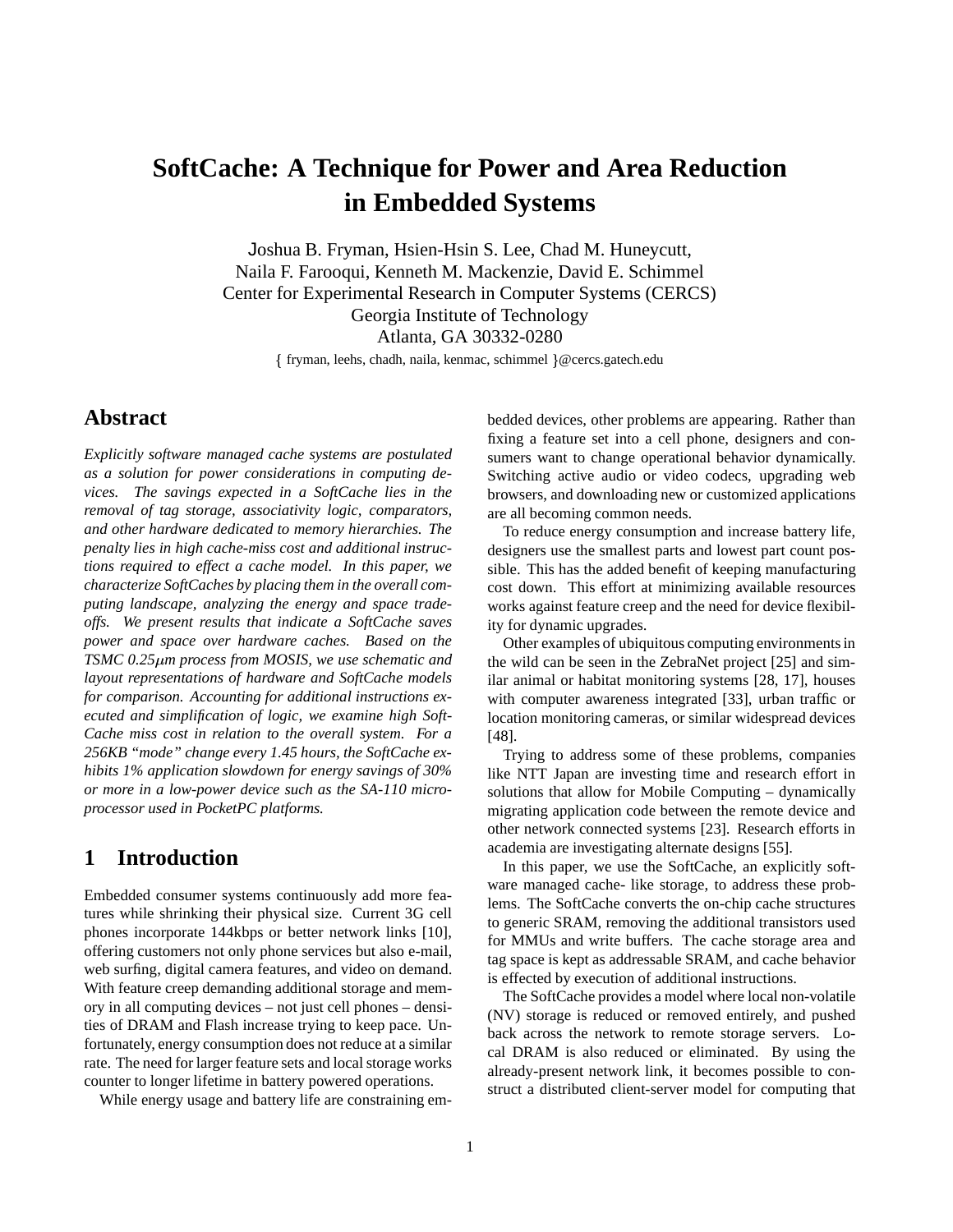uses stripped down client hardware but provides features to the user as though no physical reduction had occurred via the computing capacity of remote servers in the network.

The net result when applied to instruction caching is an explicitly software managed system. This provides benefits such as full associativity and flexible resource utilization. A key argument in the SoftCache model has been that it also provides for a substantially smaller energy consumption, which is increasingly important.

The most frequent criticism of this technique, however, has been that the additional cost of utilizing the network link for moving code and data will far outweigh the benefit of removing or reducing local storage. Other arguments have been presented that the SoftCache will not result in significant processor energy consumption savings.

This paper addresses these concerns and arguments. Our results are at times counter intuitive, and the final analysis surprised even us in the determination of how energy efficient a SoftCache can be. In this paper, we demonstrate these main points:

- 1. Network link energy consumption is much less than local storage.
- 2. There is less overhead for a software cache than a hardware cache.
- 3. Measurable space reduction can be achieved in processor die.
- 4. SoftCaches consume at least 10-20% less energy over traditional designs.

### **2 The SoftCache**

#### **2.1 Operation**

The SoftCache system advocates using the existing network infrastructure to effect a more distributed computing model. Rather than adding additional hardware to the mobile embedded platform, the SoftCache model removes most if not all local DRAM and NV storage space. Capitalizing on the network link, it assumes there is a substantially faster, more capable, larger storage capacity server or cluster reachable via the built-in link. To achieve their goals, the remote server performs dynamic application analysis and optimization, sending only the necessary pieces to the embedded platform to run locally. Given sufficient storage for the working set of the application, no other storage is necessary in the embedded device.

To avoid burdening the programmer with the limitations imposed on the mobile device, the SoftCache uses a dynamic binary rewriting system that takes as an input a *virtual* application that assumes no limits on resources. The remote server or cluster breaks this application into pieces, and then sends each piece as required to the mobile platform. By carefully keeping track of what pieces are resident



Figure 1: **Propagating new basic blocks. Part (a) represents the original program. Parts (b) through (d) show the gradual placement of basic blocks as the execution path is dynamically determined.**

in the mobile device, the server can rewrite the instructions and addresses of data to match the actual values needed for the current state in the limited platform. This process of remote server control, coupled with binary rewriting, can lead to eviction and placement policies that are much more sophisticated than traditional hardware models. It also provides substantial potential by using variable-size blocks to transfer to the client, as well as full associativity.

Conceptually, this can be envisioned as the client executing one basic block of code at a time. At the end of each basic block are two choices: taken or not-taken. Each choice leads to an exception event. Once the exception occurs, the client can request from the server the appropriate target path. As the server builds up a map of what blocks reside within the client's actively changing state, it can rewrite new blocks being sent. Rather than inserting exceptions for paths where the target is already resident, a branch is directly inserted as appropriate. When it becomes necessary to evict from the client storage, the server can also rewrite the branches of already resident blocks to either point to relocated objects, or to become exceptions again as target objects are removed entirely. The server also pre-emptively patches away already resident unknown target exceptions to local branches as new blocks are loaded into the client. This block-by-block determination is shown in Figure 1.

As can be expected, with this model running over time with sufficiently large client storage, the working-set of the application will become all-resident and no exceptions will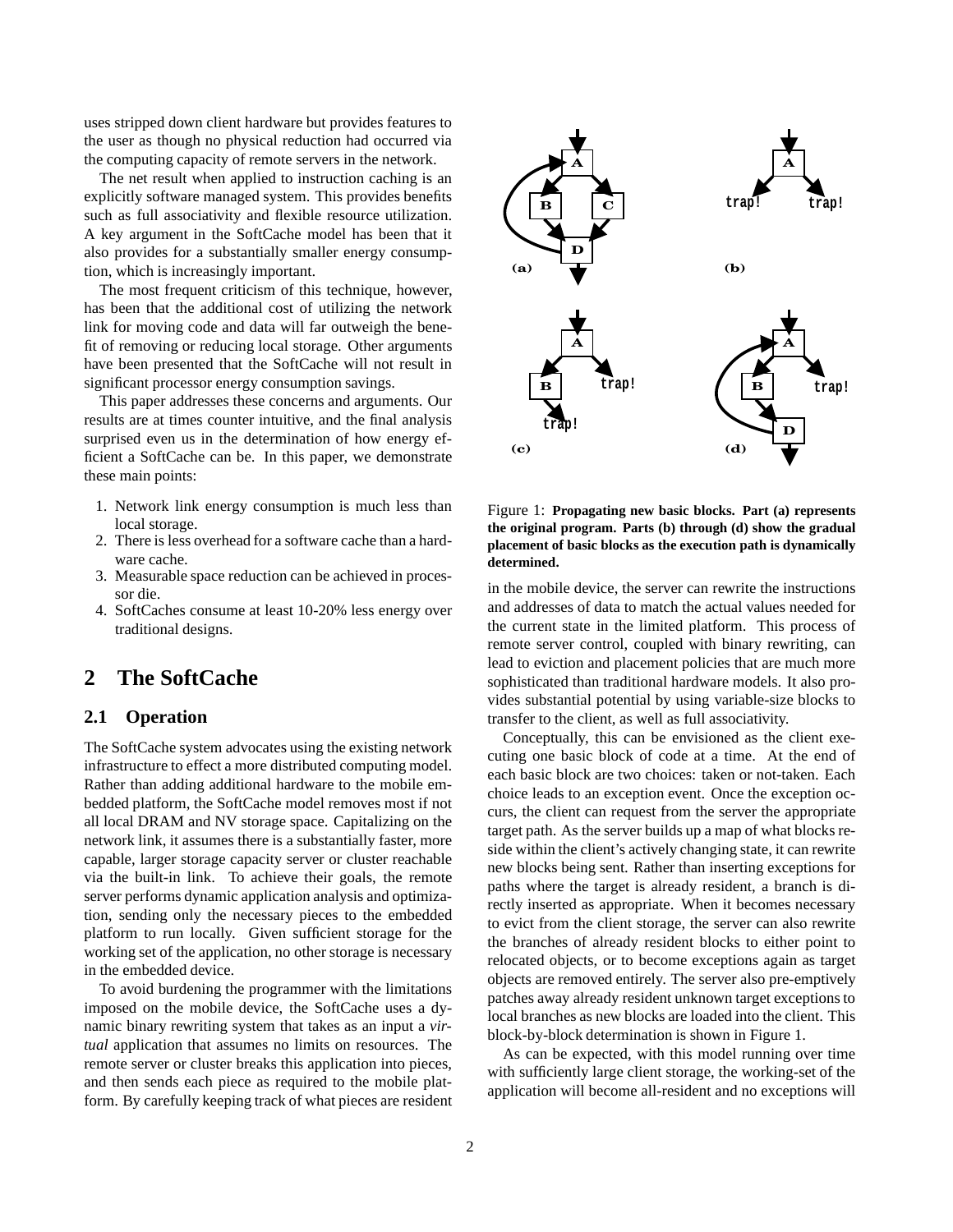

Figure 2: **Conceptual SoftCache interaction model.**

occur. During this time, the application is in steady state, no network communications are necessary, and a lower energy consumption can be observed – from simpler processor die logic due to removal of external parts such as DRAM and NV storage.

The complete SoftCache model of operation is depicted graphically in Figure 2. The SoftCache implements a server, which is dubbed the Memory Controller (MC), and the client, which is dubbed the Cache Controller (CC). (That these names parallel the typical hardware implementation of cache systems is intentional.) It is assumed that applications for such a system exhibit mode behavior, where a steady-state is reached in a subset of program code (such as an image processing core algorithm). Any application may have multiple steady-state regions within it. Based on studies characterizing the working set of applications, when the cache storage is of sufficient size, mode changes occur infrequently. The sizing of the cache storage is application dependent, but has been demonstrated to be on the order of tens of kilobytes for common embedded algorithms [1, 6, 19].

Thus SoftCache offers the benefit of hardware cache implementations (programmer perspective, application speed) without the penalties typical of hardware solutions (power, space). The drawback of such a cache lies in handling a miss scenario, where code or data must be fetched to (and possibly evicted from) the limited local storage. This handling must be done via software, which is considerably slower than custom hardware controllers. Complete details and algorithmic models are presented in prior publications [19, 22].

While the SoftCache addresses the problems briefly sketched here, it also poses new challenges in the overall system which are evaluated and addressed in the following sections.

#### **2.2 Characterization**

The SoftCache is offered as a replacement cache mechanism in the general classes of computing devices. Some effort has been spent to narrow the domain of these devices



Figure 3: **The basic computing device models.**

to only embedded networked systems, but a more complete understanding is attained when portraying it as fitting into *any* type of device.

Figure 3 depicts the basic types of computing device configurations. Models (A) and (C) correspond to typical scenarios with hardware caches. Models (B) and (D) are the obvious counterparts for SoftCache systems. When comparing the models, we recognize different types of problems.

Comparing models (A) and (B), consider these as workstation-class machines. We note that there is no apparent benefit to using the SoftCache method. While Soft-Cache techniques will reduce main CPU power consumption, the CPU is not the entire power consumption of the environment. These models represent a full computing station, with DRAM main memory, NV storage (disk, flash, or other), as well as possible I/O devices. What the SoftCache does bring is a long penalty to replace cache contents. The SoftCache is not a viable solution by itself when considering workstation-class machines.

Comparing models (C) and (D) indicates a possible Soft-Cache win. These models are envisioned as the mobile embedded computing nodes in an ubiquitous computing environment. Here, the entire processing unit can be placed by itself. So long as some type of interconnection link exists to other devices, it becomes possible to relocate large backing store facilities elsewhere. This provides an opportunity for a small, low-power device to represent the processor core and associated cache. The primary issues to resolve for this to be a "win" for SoftCaches focus on the penalties a Soft-Cache incurs that a traditional cache will not.

Aside from the issue of demonstrating energy reduction in the processor die, consideration must be given to the additional instructions SoftCache systems execute to emulate caches. These additional instructions require storage within the SoftCache itself, thereby reducing the space available to the target application. They also translate to an increase in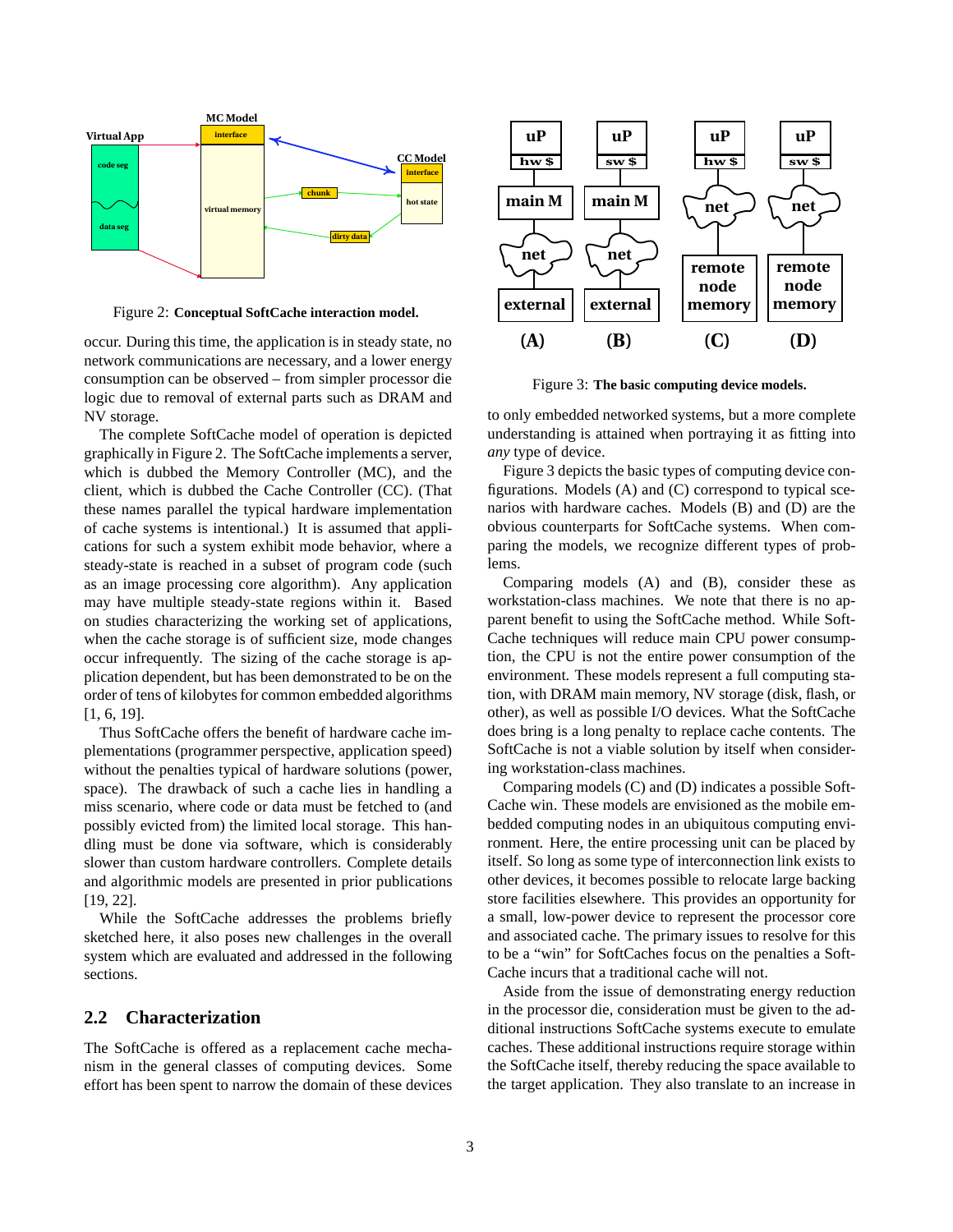energy needed for the SoftCache. Given these constraints, we demonstrate that the SoftCache can be a substantial energy reduction when compared to traditional designs.

A more interesting comparison is to reconsider model (A) as an embedded device (such as a cell phone) and compare this to model (D) implementing the same functions. This illuminates a key point of debate about the viability of a SoftCache – "is the removal of the main memory (and other storage such as Flash) across a network a power-saving design?" We demonstrate the answer is yes. This is counterintuitive – accessing local memory should be less power consuming than accessing remote memory over a network. This implies that SoftCaching can be a win in more complex domains than simply limited feature embedded devices.

### **3 Experimental Results**

We now systematically address each of the components in arguments raised against the SoftCache model by using a variety of techniques. Obtaining and analyzing existing low-power mobile DRAM data sheets for power consumption and comparing these to existing "link" products [42, 51] will provide insight into the issue of local v. remote storage. The issue of cache overhead is addressed by comparing common hardware cache systems to working implementations of a SoftCache [19, 22]. To address the issue of energy consumption, we have constructed detailed power simulations of both typical hardware caches and a reference design for the SoftCache. Using the TSMC  $0.25\mu$ m 5-Metal layer process from MOSIS, coupled with the NCSU CDK, Cadence schematics and layouts are analyzed for power consumption information. The net-lists are fed into a combination of tools to obtain power, including Synopsys' HSpice and NanoSim-PowerMill tools.

Using the results from these methods of analysis, we derive key energy delay equations for the embedded system as a whole. By analysis of these equations, the SoftCache is more effective than traditional cache designs for power consumption.

#### **3.1 Cache Overhead**

Cache overhead is a comparison of the hidden costs in a hardware cache and the hidden costs of the SoftCache. Hardware caches must store tags, control bits, and other state information for each cache line. The SoftCache has no tags to store, but does carry an overhead for the misshandler instructions, communications interface, and extra program instructions. SoftCache techniques currently run only on instruction caches, and this analysis considers just instruction caches.

To understand the overhead for hardware cache memory management, we examined the cache structures of several



Figure 4: **Overhead storage costs by cache size.**

current processors. The overhead calculation is only the extra bits stored with each cache line, without calculating impact in other locations such as locking bits in a TLB. We deliberately *excluded* parity and ECC bits from our calculations, for if these are needed in the hardware cache region they will likely be needed in the generic SRAM replacement that resides in the same hardware. The processors used for comparison are contemporary embedded system low-power devices, including: the Intel XScale which uses the same cache line structure as the DEC (now Intel) SA-110 [16, 43]; the Motorola PowerPC850 [32]; and the MIPS R4Kp [29].

To compute the overhead of the SoftCache, we used details of the existing implementations [19, 22]. In the nonoptimal ARM version, a best-case miss-handler will execute 54 instructions, and worst-case 73. There is also a small primitive communications interface written in C. We therefore allocate 100 instructions for an optimized miss handler and network interface, assuming 32-bit instructions. We use basic blocks as a unit size of instructions in the SoftCache. This translates to a branch occurring every 5-7 instructions. We assume the basic block is five working instructions followed by one branch. The SoftCache carries an extra storage penalty of one branch, given that there is no guarantee of contiguous basic block alignments. Both the taken and not-taken paths must be stored as branch or exception instructions, since no fall-through case may be permissible. This indicates for every six program instructions, one additional branch instruction must be inserted.

Figure 4 shows the results of this comparison. The Soft-Cache pays a measurable penalty for its 100-instruction miss-handlers that make it a losing proposition for caches below 16KB in size. At the 16KB size, the SoftCache beats all but the MIPS processor and in this case is worse by a few bytes. Beyond a 16KB cache, the SoftCache is clearly a more efficient solution. If the SoftCache were to move from a basic block unit to a larger hyper-block or superblock size, it would attain even better competitive perfor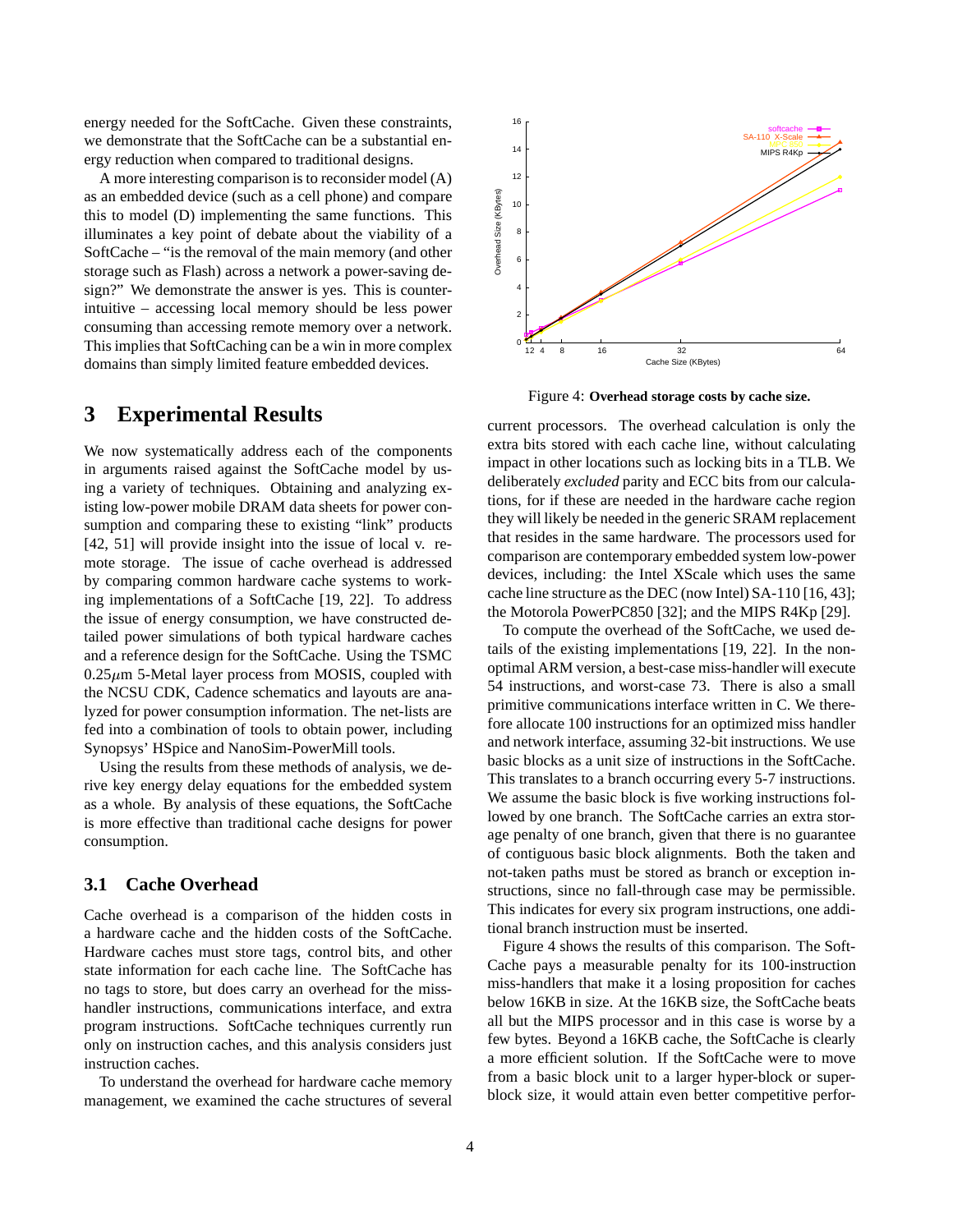mance. Also note that the SoftCache penalty is not constant due to the extra (*worst*-case) assumption of storing an additional branch with every basic block. While storing these additional branch instructions with every basic block consumes resources, it takes substantially less than the extra storage used by hardware caches.

To date, existing SoftCache designs have focused on small embedded processors and have ignored issues that arise with multiple cache levels. There is potential for treating both L1 and L2 as SoftCaches, or constructing a Soft-Cache/hardware hybrid for performance reasons.

#### **3.2 Area**

The assumptions of the SoftCache makes the area reduction argument plausible. Given that the SoftCache exhibits storage overhead usage that is only slightly better than the small hardware caches we are comparing it to, as shown in Section 3.1, we ignore any arguable area savings in the physical storage within banks. For larger cache sizes (above 32KB), the storage overhead savings can become significant. For smaller embedded processors, the obvious benefits of area savings come from removal of other logic, such as MMU, write buffers, cache control logic, and similar circuits. Based on the published technical data of the SA-110 from DEC [30], we measure the overall area reduction. While these measurements may not be equivalent with respect to other microprocessors, given the complex cache of the SA-110 it is indicative that a quantifiable area savings would occur.

Based on the results presented by DEC in their work, it is estimated that the MMUs and write buffer consume 11% of the total die area. These units also consume 19% of the total die power when running a computationally intensive program such as Dhrystone [30]. Further arguments could be made that the tag structure in the SA-110 is using fully associative CAMs, which contain higher transistor counts than SRAMs, but without knowing how these are implemented (9T/ 10T/11T, sizing, process parameters) it is not possible to establish the potential degree of savings.

Saving 19% of the total die power by removing 11% of the used area is a significant reduction by itself. The Soft-Cache argument for area reduction is valid.

#### **3.3 Local v. Remote Store**

The SoftCache model is frequently brought under suspicion for recommending the reduction or removal of local storage (DRAM, NV space) and utilization of the network link for remote storage. The underlying issue is how the energy consumption of local storage compares to that of using a network. Intuitively we expect local DRAM to be much more energy efficient than any network. According to our analysis described as follows, we find that to be true only in a limited way.

Using data sheets available from vendors including Elpida, Fujitsu, Micron, and Samsung, we selected low-power or mobile DRAM parts representing typical market product performance. We calculate the energy consumption in terms of pJ per bit by computing the *best*-case power consumption listed in the electrical characteristics of each product. This gives us a relative measure of how much energy is used in a *best*- case situation to read or write to the memory. During sleep mode, these devices consume very low current but still require some power for refresh functions. For analysis arguments, we use the Fujitsu FCRAM model MB82D01171A, a 2MB part with the lowest power consumption of all devices measured.

Similarly, we obtained energy information from the data sheets published by several network links vendors. In a similar manner as for the DRAM, we calculate the *worst*case power per bit consumed, and the standby or sleepmode power. In this situation, the transmit (TX) and receive (RX) currents are considered separately, as some links display different needs by operating state. For our analysis, we chose the AMI Semiconductor ASTRX1 as a model network link with average characteristics. Details of the analysis of DRAM and network links are available in [18].

As expected, using a network link is 10,000+ times more expensive in power than DRAM – in an extreme-case scenario! (We are comparing the *best*-case DRAM performance to the *worst*-case link performance.) But this does not tell the entire story. One of the key arguments behind the SoftCache design is that there are several modes of operation, and changing modes is an infrequent event. It can also be seen that the sleep-mode energy consumption for Mobile DRAMs designed for low power is 1,000 times more expensive than for a network link. This indicates that if the time between mode switching is sufficiently long, the aggregate consumption of active- and sleep-mode energy by DRAM will exceed the active- and sleep-mode energy consumption of the network link. Finding the amount of time that must be spent in computation (hence leaving the DRAM or network link in sleep mode) before switching modes is an exercise in the energy-delay benefit, with the answer in given after analysis in section 3.6. Before this answer can be determined, we explore additional aspects of the problem.

#### **3.4 Bank Power**

To understand how the SoftCache model alters the energy used within the cache, we modeled the individual cache banks used in both traditional processors and a SoftCache equivalent. By removing the MMU and write buffers, the only "extraneous" logic left lies in the CAM tag structures used by hardware caches. We constructed a simulation to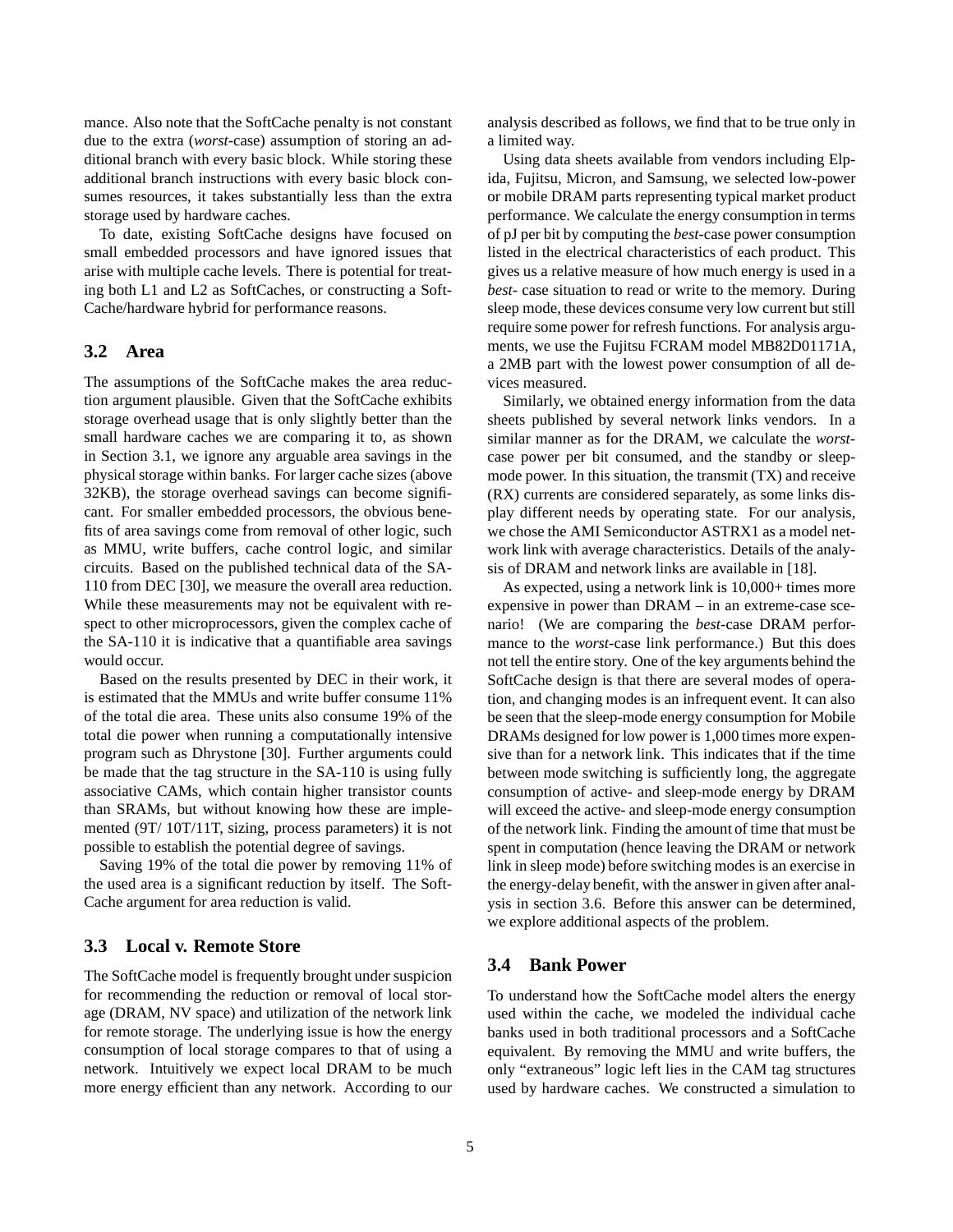

Figure 5: **Hardware cache line compared to SRAM line power.**

analyze how the tag energy would be reduced by a simpler SoftCache design.

To compare power models between the hardware cache banks and SRAM memory banks as proposed for the Soft-Cache, it is necessary to do transistor level simulations. Using the technical documentation available for the SA-110 [30, 43], we designed a 1KB hardware cache bank with a line size of 32 bytes. This design uses the same 32-way associative CAM structure as the SA-110 and XScale processors. Using the same 32-byte data line size, we also implemented an SRAM bank. Each bank (cache or SRAM) stored 1KB of data. After moderate effort in sizing and verification of the circuit designs, Synopsys PowerMill generated an approximate power measure for designs where the number of banks was varied. The stimulus to the PowerMill simulation was a modified trace gathered from SimpleScalar-ARM. To reduce complexity, we fixed the trace such that all references were hits in either the cache or SRAM (with the cache and SRAM being pre-populated to the same initial data contents). The SRAM core cell for the CAM as well as data storage used minimum sized FETs in the inverters with the  $\beta$ -ratio of 2.0. Additionally, the CAM cell is a 9T implementation with a shared match-line across all 23 bits. Circuits not modeled are control logic for cache invalidates, cache-miss handling, and so forth. This presents the hardware cache in a more energy efficient model than would actually exist.

The results of this comparison can be seen in Figure 5. While the power savings of the SRAM may not be exactly the same as would this design implemented in an SA-110 base, it is indicative of the power reduction that can be expected. The bulk of the difference in power between the cache model and the SRAM model is attributed to the extra power consumed by the tag arrays implemented with CAMs.

#### **3.5 SoftCache Penalties**

This section continues the comparison of a *best*-case DRAM solution against a *worst*-case network link solution. Consideration of the hidden overhead involved in SoftCache is ignored, as is the hidden overhead of a hardware cache. The two models being compared are (a)  $\mu$ P with hardware cache and local DRAM storage, and (b)  $\mu$ P with SoftCache and a network link.

It is clear that additional instructions must be executed in the SoftCache to effect a hardware cache equivalent. These instructions come in two flavors: miss handlers, and penalty branches. We can compare these penalties to the actual work being done during any given mode of computation to understand the penalty that each model incurs.

The total amount of time spent in a given computational mode is the arbitrary amount of time doing actual work, as opposed to moving data around in order to perform work. This time for the computation itself is denoted  $T_C$ . Assuming our worst-case expectation of executing some  $100$ instructions in a miss handler every time we need to fetch another basic block, the SoftCache performance and power penalty could be substantial.

Hardware caches use integrated controllers that fetch cache lines from memory at high speed. Since the Soft-Cache uses the basic block size for transfer, it transfers instructions in 6-instruction blocks on average. This requires accessing the network to send a request to the server, waiting for the server to process the request, and then the time and network required to receive the correct response. However, the transfer rate for the network is substantially slower than for DRAM. The additional time the CPU is "idle" and waiting for the network activity to change must be factored in a well.

Using the SA-110 as the hardware baseline model, we can assume a reduction to idle-mode during these times at 20mW for idle power [30]. The time spent in different states of transfer can be represented as a function of the network link rate. The SA-110 core consumes 0.5W during CPU intensive programs that run primarily from on-chip cache, such as Dhrystone. The same core in a SoftCache model – where MMU and write buffers have been discarded – would consume 0.4W. After factoring in the energy consumption in the cache banks, this number could be as low as 0.25W. For our analysis we have used the reduced value of 0.4W.

The "penalty" branch instructions occur when a basic block is brought into the client, and one branch path is resolved. At a later point, the alternate branch path may be resolved as well, but the target address for the hot path may not be the sequentially next instruction as it was in the original program. Therefore, some form of extra branch is required to move to the correct location. In an extreme case, we would have to execute every penalty branch instruction, which would cause the CPU to consume extra energy.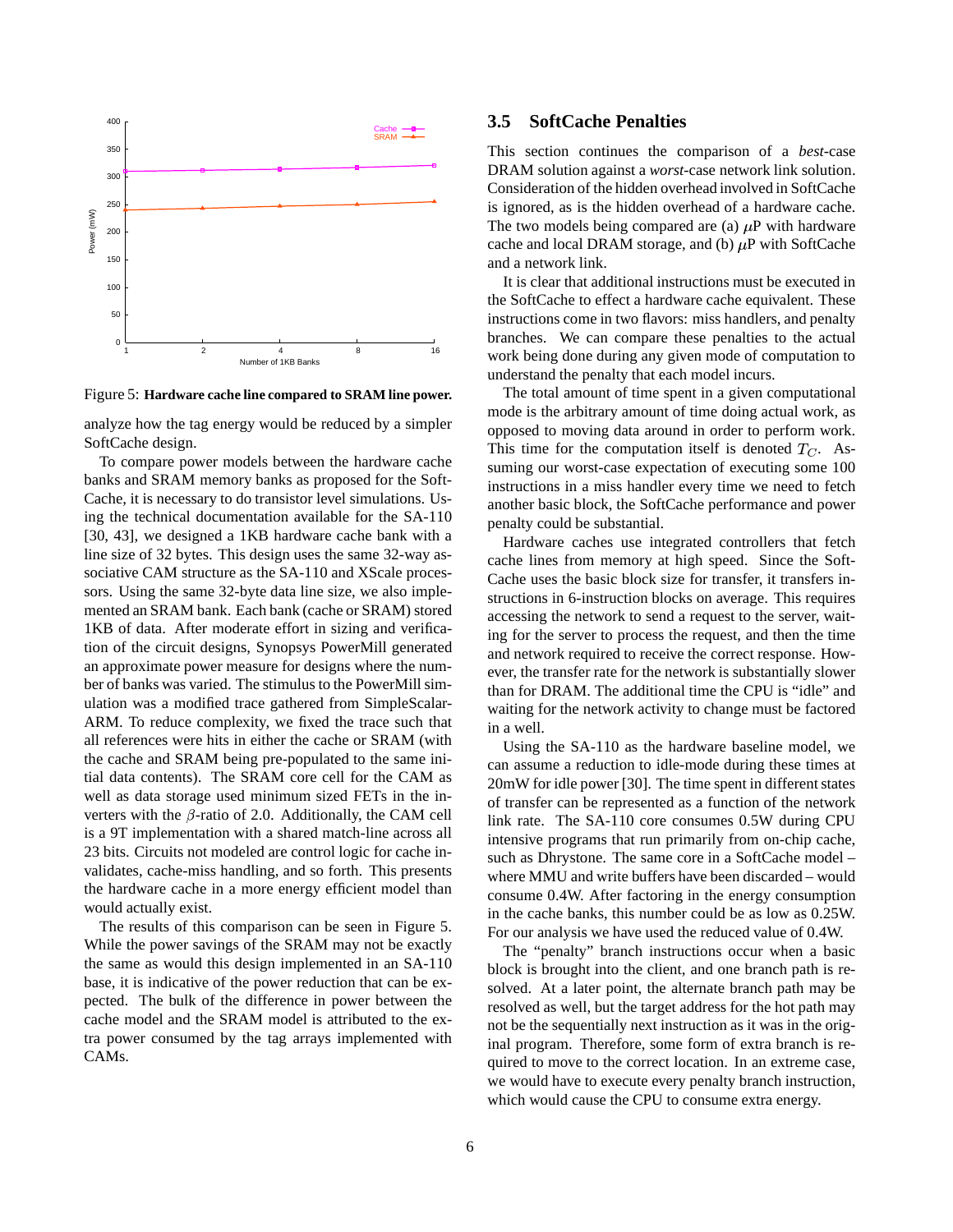

Figure 6: Duration of computation  $T_C$  that must pass for the **network** link to be more energy efficient, where  $T_S$  and  $B_N$  are two **vary.**

#### **3.6 Energy and Delay**

While the prior discussion explains penalty instructions and network link usage, they don't portray the energy trade-offs with respect to overall performance. Instead we introduce a set of equations to show how energy is impacted by the primary variables network link speed,  $R_L$ , time for the server to process a request (not counting TX/RX times),  $T_s$ , and total bits transferred for a mode change,  $B_N$ . (A complete *derivation and analysis is presented in [18].)*

With respect to the network link and the power savings in the SoftCache model shown in section 3.2, we can derive equations to represent the total energy spent as well as the total time for a typical mode. These are dependent on which model is being used – DRAM or link. The total energy for DRAM,  $E_D$ , and total time for DRAM,  $T_D$ , corresponds to the total energy and time for the link version,  $E_L$  and  $T_L$ . Note that prefetching, mispredictions, and other pressures that increase memory traffic are not considered – that is, we consider a perfect access model to memory for best-case performance of memory, with perfect CPU utilization.

We find the equilibrium point for the total computation time,  $T_C$ , by equating the energy of DRAM and network link. This equilibrium point is the minimum time span that  $T_C$  must encompass for the two models (local DRAM and hardware cache v. SoftCache and network link) to be equivalent. Beyond this equilibrium point, the SoftCache is more energy efficient due to the differences in sleep energy. That is, solving

$$
E_D = E_L \tag{1}
$$

gives the average amount of time that must be spent in any given mode before changing. (Each term of equation 1 uses  $T_C$  to compute the total energy consumed during the mode.)



Figure 7: Duration of computation  $T_C$  that must pass for the **network** link to be more energy efficient, where  $T_S$  and  $B_N$ **vary and branch penalty is removed.**

Evaluating this result for various values of bits required for the mode change,  $B_N$ , we obtain a plot of  $B_N$  vs.  $T_C$  as shown in Figure 6. The result is sensitive to variances of  $T_S$ , the server processing time. While the server can be made powerful enough to keep the  $T<sub>S</sub>$  response time low, it will be non-zero. With one server controlling multiple clients, it can also be expected that some contention may exist for the server attention. This figure indicates how the penalty changes with increasing contention. Moreover, this equilibrium equation includes the *worst*-case branch penalty behavior (every penalty instruction executed). The same graph with the branch penalty removed can be seen in Figure 7.

The surprising result is not that the SoftCache does become an energy win given sufficient time, but that it can do so in seconds! In reality, the  $V_{DD}$  supply for the network link could be passed through a cutoff-transistor to completely disconnect the link devices, thereby reducing their sleep current to 0A [40]. This is possible since only the client ever initiates a connection to the server – the server cannot spuriously send commands to the client. This would make the link power model more quickly a win in net energy.

Given that the network link can be more energy effective in seconds, the rationale for mode changes being infrequent (on the order of tens of minutes) does not initially seem correct. Closer examination reveals why finding the *equilibrium* point is not sufficient to understand the problem. Ideally, the additional time spent in the slow network link (40kbps for the ASTRX1) to switch modes should not adversely affect application performance. The goal is to fix the application slowdown due to network traffic to a maximum of 1% penalty. At this point, we exclude the branch penalty worst case from the evaluation.

Factoring in the rate of the network link,  $R_L$ , to the create an energy-delay equation, we realize that the relatively slow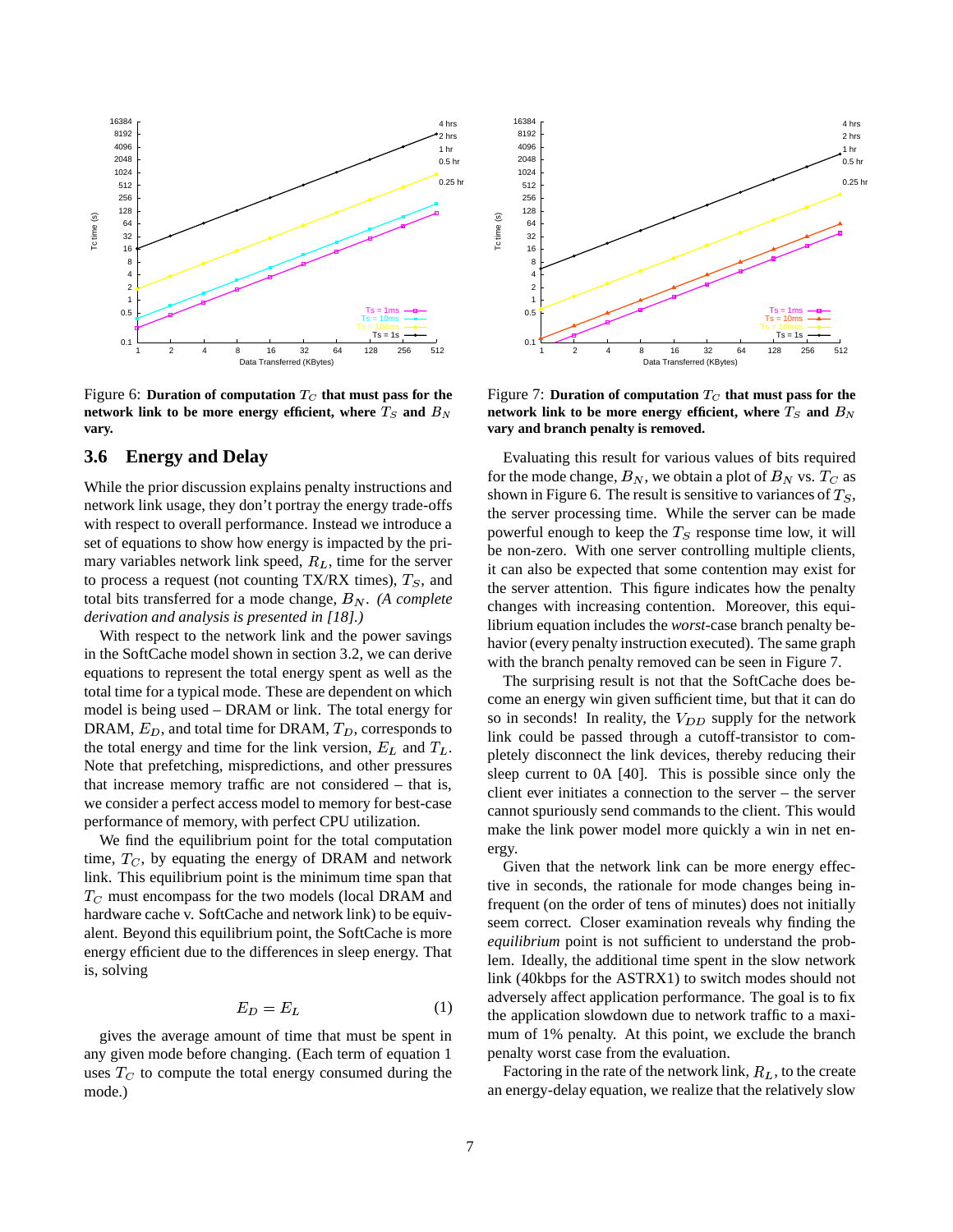

Figure 8: **Amount of time to elapse for network transfer delays to** have a 1% impact on application performance.  $T_S = 10$ ms.

speed of the network can force a tremendous impact on application performance. Figure 8 shows the effect of these additional considerations. This figure includes the original equilibrium values, marked as "EQ", and the consideration for slowdown in the network affecting application run-time versus the original equilibrium point, marked "APP".

This application impact ignores the consideration of the branch penalty overhead. To include the branch penalty in our equation, where the penalty is the worst-case, gives an equation with no solutions. This is a logical result since we desire an application impact of less than 1%, but we specify the worst-case case of branch impact of 16.7% penalty on the application. Even the reduced energy consumption in the SoftCache processor die can not compensate for this behavior. In a real situation, the true slowdown will correspond directly to the overall branch penalty. Some effort can be spent on the server-side to rewrite branches to be penalty-free, but some branches will not be susceptible to corrections. These additional branches will be the primary slowdown of the application, with a lesser slowdown due to network traffic.

In the best-case scenario, the SoftCache is clearly an energy-delay benefit given sufficient time. For the worstcase, however, no positive solution can exist. This follows the logical expectation that given a sufficient performance penalty from branches, the extended run-time of the mode iterations costs more than the power saved by using the Soft-Cache model. From our analysis, a tolerance of approximately 25% of the worst-case behavior can be supported and the SoftCache remains an energy-delay win scenario.

# **4 Future Directions**

The SoftCache concept is still in prototyping stage, with many issues in need of a solution. While working on the



Figure 9: **Results of a modified SimpleScalar 4 (ARM) analysis on benchmarks to classify memory access patterns.**

infrastructure for our system, however, we obtained insight into other dimensions of the problem that are on the near horizon. Another line of research is starting now in optimization of the SoftCache to prevent excessive fault handling when changing working sets.

#### **4.1 Data Caching**

To fully support data caching in the SoftCache framework requires a complete control-flow and data-flow analysis of random binary images with no source code information. This is a known hard problem. To gain some insight into how data caching might perform, however, characterization of memory access patterns are useful.

Across the MediaBench and SPEC2000 benchmarks, we find that the typical program contains 40% memory references. Of these references, we can break them down into various categories: 44% are stack, 32% are heap, and the remaining 24% are global-static or embedded text constants [4]. The stack pointer is updated approximately 0.7% for the total memory references. These numbers come from a modified SimpleScalar-4/ARM analysis the benchmarks, as shown in Figure 9.

The implications from this suggest that the primary memory reference consumer, the stack, is prone to SoftCache methods. Stack accesses are generally unaliased, and tend to be short-lived parameter passing values and local variables. The heap accesses are most likely to be aliased, and will represent a pointer interpretation problem due to the constant SoftCache address rewriting mechanism. This has the potential to have a substantial negative impact on application performance unless dataflow analysis reveals that aliasing is a rare occurrance. Only those accesses which can be aliased will need special protection against invalid pointer values. The global static data and embedded text stream constants can be broken up and moved on an as-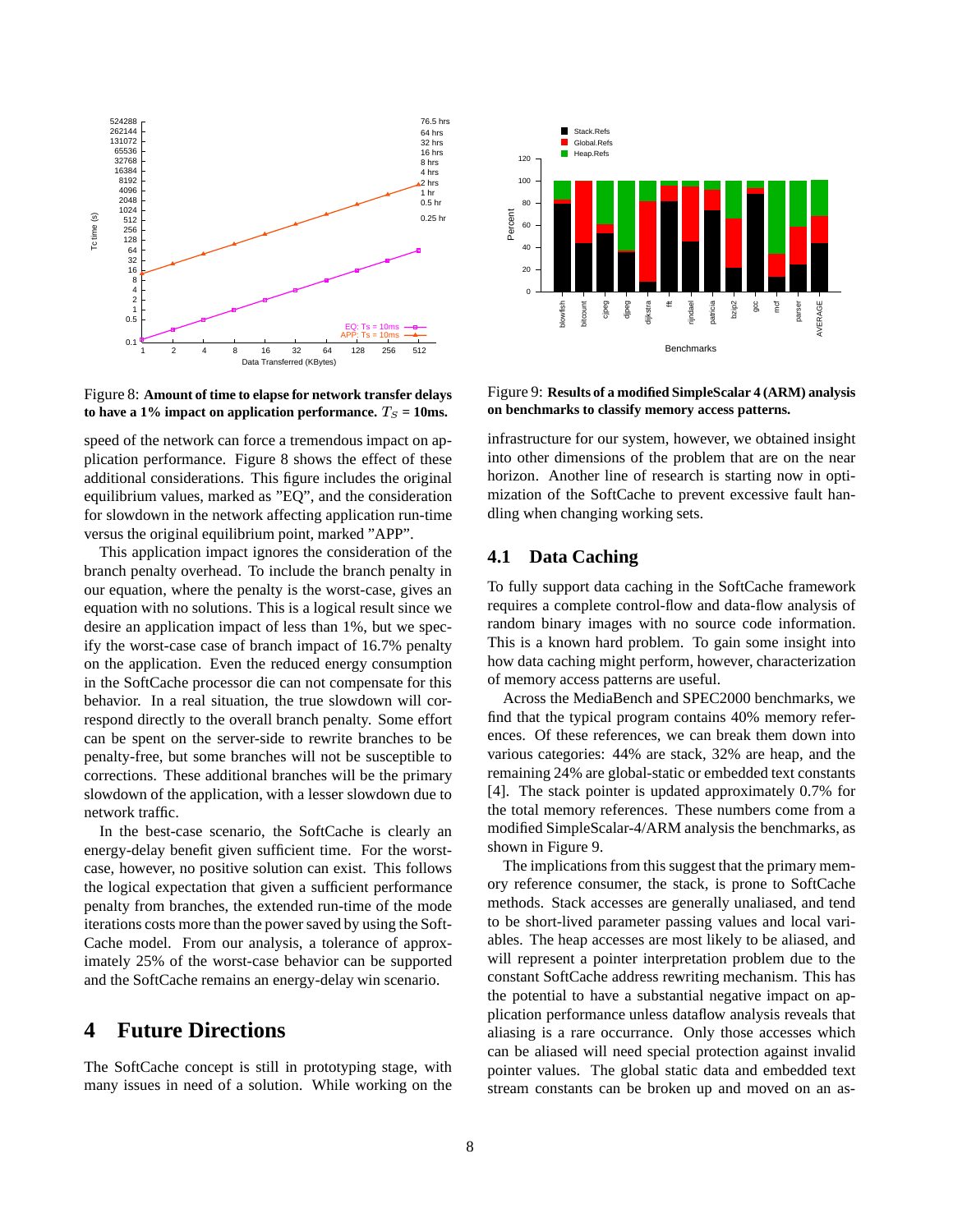

Figure 10: **The cache miss and invalidate patterns for an infinite SoftCache on-die storage.**

needed basis for the basic blocks of a program. This can also remove the unwanted trampoline policy of compiler generated code, such as gcc output, when accessing a datum beyond the limited load/store offset defined in the ISA. Until our data caching work is complete, exact performance characteristics and usage patterns are unknown.

#### **4.2 Mode Switching**

The SoftCache incurs a large penalty on the repeated faults when switching from one mode to another. This naturally leads to the question of whether modes can be predicted and thus preloaded, thereby avoiding the repeated miss scenario. While this may seem a minor optimization at first glance, the reduction in network traffic will reduce collisions, protocol overheads, and related aspects that can lead to saturation of the infrastructure.

We explore the problem using a custom application which runs multiple image processing algorithms (processing camera feeds with different convolutions, for example). To establish a base-line, we run the application under a Soft-Cache model that simulates infinite on-die SRAM for the application. The resulting "cache misses" occur only when loading application code for the first time, as shown in Figure 10. There are four different  $\mu$ -kernels within the processing application: sampling, encoding, color histogram, and color downsampling. The starting point for each kernel is shown in the figure.

To observe the SoftCache interactions for misses and invalidates, we reduce the cache space from infinite to 16KB. The visual display of the access pattern is quite apparent for the mode-switching during the lifetime of the program, as shown in Figure 11. This strongly implies that by careful analysis of the original program to the translated program, the entire working-set can be captured and buffered on the remote server. When a mode change is detected, the server



Figure 11: **The cache miss and invalidate patterns for a 16KB on-die SoftCache storage.**

can save the client repeated requests by preloading the next working set on the first miss occurance.

Our initial analysis is based on extracting all symbols for each "mode" from the program image. By pattern matching from the original symbol set and original PC addresses, modes can be found in the translated address space for the core working set of the current  $\mu$ -kernel. In order to preload the next working set, careful balancing must be performed between the transitional code that must execute between working sets as well as the forthcoming working set kernel. We expect to find that most applications can have their working sets characterized in such a fashion.

# **5 Related Work**

#### **5.1 Binary Rewriting and Program Analysis**

Binary rewriting or translation is one result of program analysis. Using the application source code as a basis, compilers perform a wide variety of *static* analysis techniques in code generation. These can lead to dead-code and -data elimination, instruction block sequencing, and overall more efficient binaries [13, 47]. Such analysis fails to capitalize on optimizations that can only be determined *dynamically* with how the application is behaving with live data.

Dynamic compilers can generate optimal instruction traces, which can require sophisticated code cache management schemes [20]. Based on input which cannot be predicted statically, further dead-code and -data path elimination becomes possible [3], as well as pointer disambiguation. Additional benefits can be found by rearranging the code or data layouts using profiling [35, 38].

The SoftCache must reconstruct knowledge of the program behavior from the binary alone – rebuilding controland data-flow graphs with no *a priori* knowledge. While a large body of work has been created around program anal-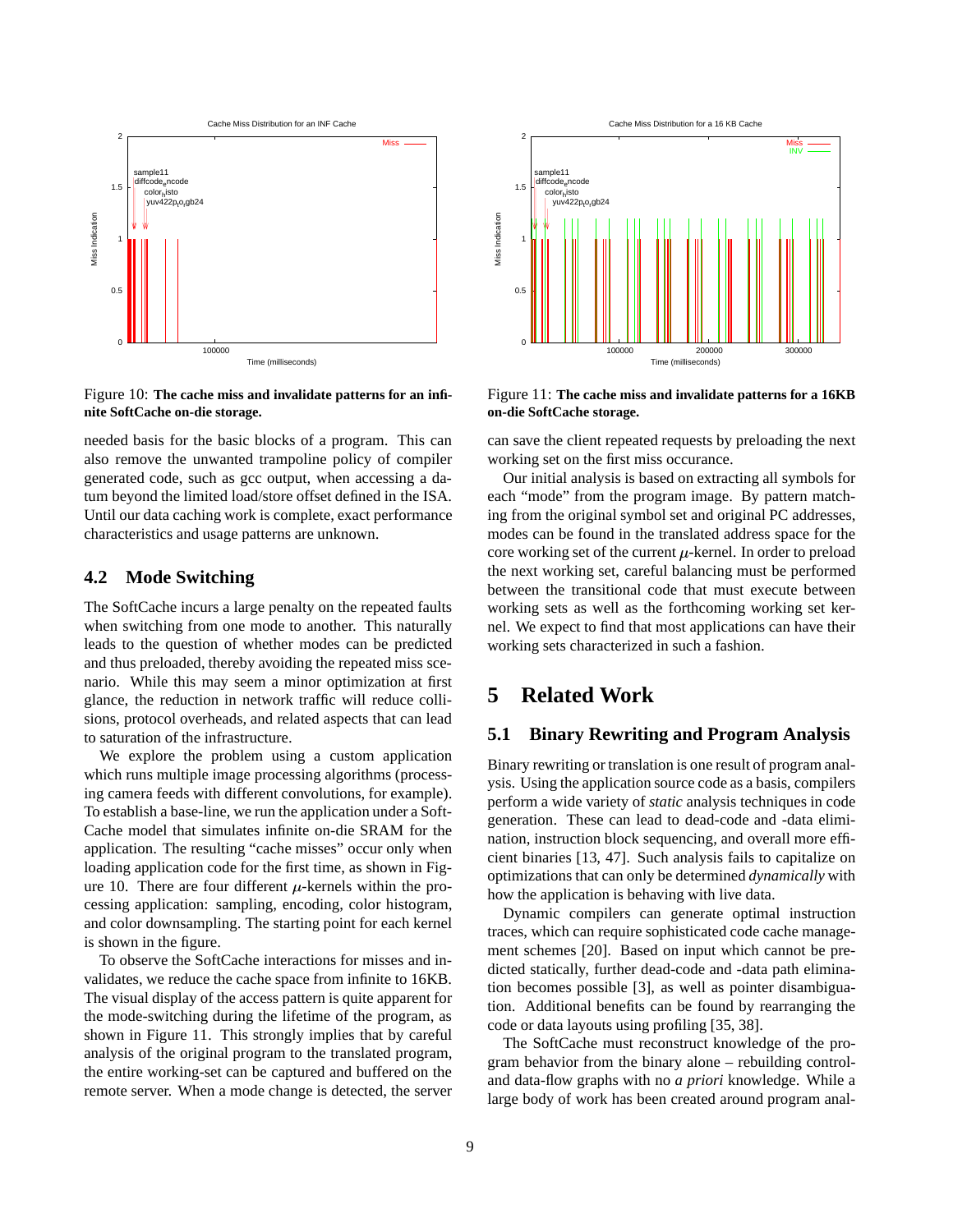ysis for data-flow or control-flow [21, 8, 2, 39, 44, 34], less has been done directly on binary systems. Most binary analysis systems explored to date mandate certain restrictions [12, 15, 26].

The Hot Pages system uses sophisticated pointer analysis with a compiler that supports transformations [31]. Shasta is a shared memory system that uses static binary rewriting to share variables among multiprocessors [41]. While the SoftCache could yield similar results, it offers more potential by use of dynamic program behavior.

Many simulators also use binary rewriting in varying forms to achieve faster results compared to strict interpretation simulators. Such systems as Talisman-2 [7], Shade [14], and Embra [54] use this technique. These simulators have further burdens of modeling additional resources and behaviors rather than a goal of pure execution as in the Soft-Cache.

Just-In-Time compilers, like those supporting Java, with a distributed model of a JVM [45] also have some shared ideas with SoftCache. These systems generate unoptimized byte-code for programs, and when a "hot" trace is found, it is highly optimized and rewritten into native platform instructions rather than JVM byte-code. Other efforts have focused on tuning the Java garbage collector systems to increase memory efficiency [11].

#### **5.2 Alternate Caches**

The eXtended Block Cache [24] proposed by Intel corporation adds an element of redundant instruction suppression while lowering fragmentation. The XBC goals were to provide a method of comparable performance to trace caches while being more efficient in design. Another modification to the idea of a trace cache is the Block-Based Trace Cache [9]. The key idea of the block-based design is to cache sequences of traces and then store a pointer to the translated sequence. More complicated hardware designs like this result in a greater energy consumption.

Other techniques being pursued for reducing cache energy usage lie in putting regions of the cache storage in "sleep" mode or using subdividing techniques. Some of the recent work in this area [27, 56] concentrates on reorganizing the layout of cache regions either into sub-blocks for lower access energy, or for placing data banks into sleep mode while keeping tags fully powered.

The Span Cache [52, 53] explores a model of directaddressing regions of the cache. It exposes the cache area as directly addressable through additional registers, but has a fall-back case of behaving exactly like a normal hardware cache if an entry is not found within the direct-addressed system. A benefit of this system is that it allows variable cache block sizes with only a minor penalty when compared to a traditional hardware cache design. The SoftCache also provides variable block sizes, with full associativity, but involves a hardware reduction rather than addition.

Exploring the possible usage of on-chip memories like the ScratchPad [16], Panda began a series of experiments on the concept of Scratch-Pad usage for optimizing data accesses [36]. This work was later expanded on by the efforts of many [37, 5, 46, 50], hinging on the same fundamental idea – adding a small on-chip RAM in addition to the hardware cache system. Similarly the Cool-Cache project advocated using a scratchpad for scalars [49]. To manage this on-chip memory, efforts have focused on modifying a C compiler to statically (or with profiling feedback) determine the most-executed blocks of code or referenced data, and then generating in the program stream the necessary load-to-scratchpad and evict-from-scratchpad instructions and controls. While relevant in one sense for the usage of on-chip memory, the SoftCache uses a truly dynamic method for placing code or data into on-chip memory, and removes the cache hardware.

# **6 Conclusion**

We explored the claims and assumptions behind the recent proposals for explicitly software managed cache systems. We characterized how a SoftCache design fits into the overall landscape of computing devices to better understand the mechanisms required to prove or disprove the assumptions behind such a system. Evaluating the SoftCache on the criteria of overhead storage cost, link vs. DRAM energy and speed costs, space, and total energy consumption, we found that the SoftCache was clearly a viable solution for some devices. A natural class of such a device is proposed as an embedded device within an ubiquitous computing framework, but we have shown that under certain application characteristics (low miss rate, infrequent mode changes) the SoftCache is a more generally applicable mechanism. We have shown that for a 256KB data transfer to switch modes, 1.45 hours must elapse to have a 1% application performance degradation before switching to the next mode. During this time, roughly 700J can be conserved in a processor core such as the SA-110. These energy savings represent a 30% reduction over traditional designs. Obtaining these savings also require replacing a 2MB DRAM chip with a network link similar to the 40kbps ASTRX1 fully integrated transceiver. Modern embedded devices tend to use faster network links and more DRAM parts than analyzed here, which makes the SoftCache even more energy efficient. Not addressed are the issues of protocol and security for the network transmission, which are separate engineering problems.

Further work needs to be spent on examining the cache structures not simulated in this study, as well as investigating the problems associated with data caching. Other ar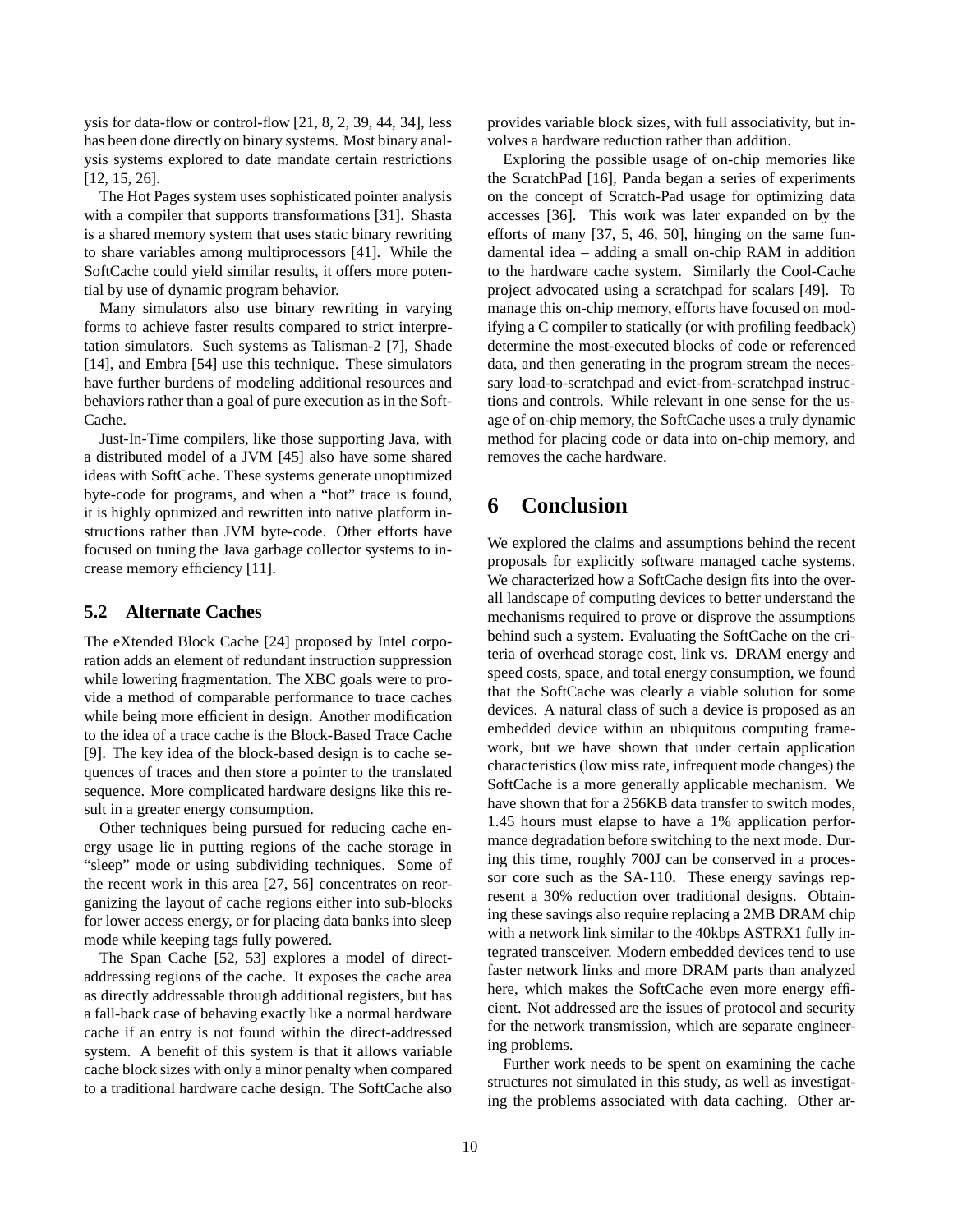eas that are under investigation include isolating "modes" and swapping directly from mode-to-mode, without using a gradual block replacement system; characterization of medium- to large-scale applications and benchmarks for performance behaviors; and refinement of the transistor models and reference designs for both the SoftCache and the SA-110 hardware comparison.

### **7 Acknowledgements**

This work was funded in part by the National Science Foundation under grants CCR-98-76180, CCR-01-21638, and EIA-99-72872.

### **References**

- [1] Gheith A. Abandah and Edward S. Davidson. Configuration Independent Analysis for Characterizing Shared-Memory Applications. Technical report, EECS Department, Univerisity of Michigan, CSE-TR-357-98 1998.
- [2] Hiralal Agrawal. On Slicing Programs with Jump Statements. In *Proceedings of the ACM SIGPLAN Conference on PLDI*, pages 302–312, June 1994.
- [3] Vasanth Bala, Evelyn Duesterwald, and Sanjeev Banerjia. Dynamo: A Transparent Dynamic Optimization System. In *Proceedings of PLDI*, Vancouver, Canada, 2000.
- [4] Chinnakrishnan Ballapuram and Hsien-Hsin S. Lee. Energy Efficient d-TLB and Data Cache using Semantics-Aware Multilateral Partitioning. In *International Symposium on Low Power Electronics and Design*, 2003.
- [5] Rajeshwari Banakar, Stefan Steinke, Bo-Sik Lee, M. Balakrishnan, and Peter Marwedel. Scratchpad Memory: A Design Alternative for Cache On-chip memory in Embedded Systems. In *Proceedings of the 10th International Workshop on Hardware/Software Codesign*, May 2002.
- [6] Ravi Batchu, Saul Levy, and Miles Murdocca. A Study of Program Behavior to Establish Temporal Locality at the Function Level. Technical report, Rutgers University, DCS TR-475 2001.
- [7] Robert Bedichek. Talisman-2 A Fugu System Simulator. http://bedichek.org/robert/talisman2/, August 1999.
- [8] David Binkley. Slicing in the presence of parameter aliasing. In *Software Engineering Research Forum*, pages 261–268, Orlando, Florida, November 1993.
- [9] B. Black, B. Rychlik, and J. Shen. The Block-Based Trace Cache. In *Proceedings of the 26th ISCA*, May 1999.
- [10] J. Blecher. Cell Phone Carrier Technology Chart. CNet Wireless Watch (http://www.cnet.com/wireless), September 2001.
- [11] G. Chen, M. Kandemir, N. Vijaykrishnan, M.J. Irwin, and M.Wolczko. Adaptive Garbage Collection for Battery-Operated Environments. In *Proceedings of USENIX JVM02 Symposium*, August 2002.
- [12] Cristina Cifuentes, Doug Simon, and Antoine Fraboulet. Assembly to High-Level Language Translation. Technical Report 439, University of Queensland, August 1998.
- [13] Andrea G.M. Cilio and Henk Corporaal. A linker for effective whole-program optimizations. In *Proceedings of HPCN*, pages 643–652, Amsterdam, The Netherlands, April 1999.
- [14] R. F. Cmelik and D. Keppel. Shade: A Fast Instruction-Set Simulator for Execution Profiling. Technical Report CSE-93-06-06, University of Washington, 1993.
- [15] Keith D. Cooper, Timothy J. Harvey, and Todd Waterman. Building a Control-fbw Graph from Scheduled Assembly Code. Technical Report TR02-399, Rice University, June 2002.
- [16] Intel Corporation. Intel XScale Microarchitecture Technical Summary. Technical report, Intel WWW Site, 2000.
- [17] Deborah Estrin, David Culler, Kris Pister, and Gaurav Sukhatme. Connecting the Physical World with Pervasive Networks. In *Pervasive Computing*, Jan 2002.
- [18] Fryman et al. Energy Analysis in SoftCache Systems. Technical report, Georgia Institute of Technology, Tech Report Draft, 2003. http://www.cc.gatech.edu/-  $\sim$ fryman.
- [19] Joshua B. Fryman, Chad M. Huneycutt, and Kenneth M. Mackenzie. Investigating a SoftCache using Dynamic Rewriting. In *Feedback Directed and Dynamic Optimization Workshop 4*, November 2001.
- [20] Kim Hazelwood and Michael D. Smith. Code Cache Management Schemes for Dynamic Optimizers. In *Proceedings of the Sixth Annual Workshop on Interaction between Compilers and Computer Architectures*, 2002.
- [21] Susan Horowitz, Thomas Reps, and David Binkley. Interprocedural slicing using dependence graphs. In *ACM TOPLAS*, volume 12, No. 1, January 1990.
- [22] Chad M. Huneycutt, Joshua B. Fryman, and Kenneth M. Mackenzie. Software Caching using Dynamic Binary Rewriting for Embedded Devices. In *International Conference on Parallel Processing*, 2002.
- [23] NTT Japan. BLUEBIRD Project. 2003. http://www. ntts.co.jp/java/bluegrid/en/.
- [24] Stephen Jourdan, Lihu Rappoport, Yoav Almog, Mattan Erez, Adi Yoaz, and Ronny Ronen. eXtended Block Cache. In *Proceedings of the Sixth International Symposium on HPCA*, January 2000.
- [25] Philo Juang, Hidekazu Oki, Yong Wang, Margaret Martonosi, Li-Shiuan Peh, and Daniel Rubenstein. Energy-Efficient Computing for Wildlife Tracking: Design Tradeoffs and Early Experiments with ZebraNet. In *Proceesings of ASPLOS-X*, October 2002.
- [26] Daniel Kästner and Stephan Wilhelm. Generic Control Flow Reconstruction From Assembly Code. In *Proceedings on LCTES*, pages 46–55, 2002.
- [27] Soontae Kim, N. Vijaykrishnan, Mahmut Kandermir, Anand Sivasubramaniam, and Mary Jane Irwin. Partitioned Instruction Cache Architecture for Energy Efficiency. In  $ACM$ *Transactions on Embedded Computing Systems*, June 2002.